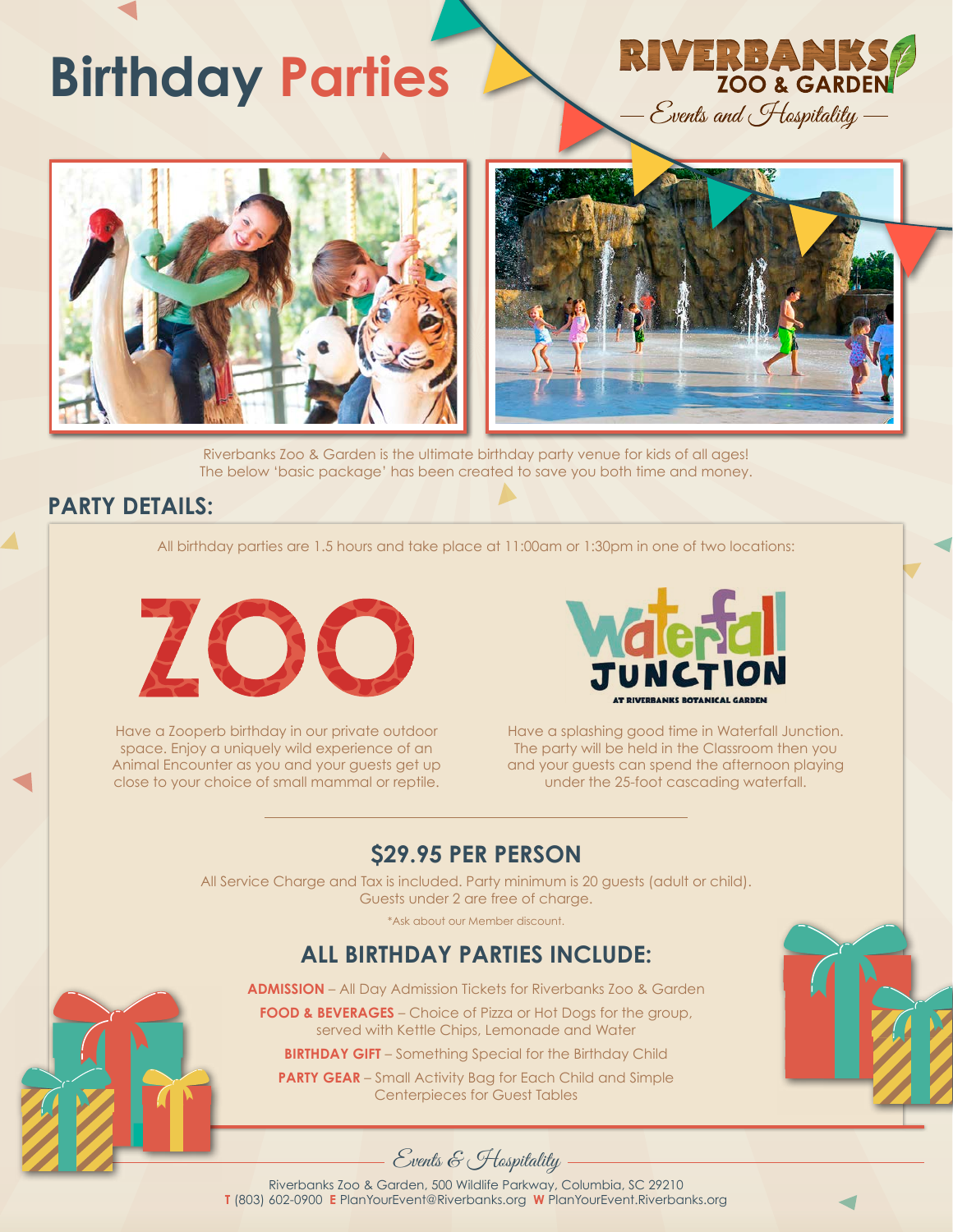## **Birthday Parties**

Use this page to decide if you would like to add any further enhancements!



## **FOOD & DRINK ADDITIONS**

The below food & drink items require an additional 22% service charge and 10% tax.

| <b>SNACKS &amp; PLATTERS</b>           | <b>SERVING</b><br>$20-25$ guests |
|----------------------------------------|----------------------------------|
| Tortilla Chips, Salsa & Cheese Dip     | \$25                             |
| Roasted Pita Bread w/ Hummus Dip       | \$29                             |
| Vegetable Platter w/ an Aioli Dip      | \$37                             |
| Popcorn                                | \$49                             |
| Cheese Board w/ Crackers & Dried Fruit | \$79                             |

| <b>FINGER FOODS</b>                       | <b>SERVING</b><br>$20-25$ guests |
|-------------------------------------------|----------------------------------|
| Beef Sliders w/ Gorgonzola Cheese         | \$109                            |
| <b>Pork Pot Stickers</b>                  | \$119                            |
| Italian Meatballs in Marinara Sauce       | \$99                             |
| <b>BBQ Chicken Wings (BBQ or Buffalo)</b> | \$99                             |
| Southern Fried Chicken Tenders w/ Dips    | \$99                             |
| Mini Spinach Cheese Quiche Tartlets       | \$99                             |

| <b>SIDES</b>                          | <b>SERVING</b><br>$20-25$ guests |
|---------------------------------------|----------------------------------|
| Homemade Kettle Chips                 | \$29                             |
| <b>Potato Chips</b>                   | \$29                             |
| Potato Salad                          | \$49                             |
| Fresh Fruit Salad                     | \$49                             |
| Salad (Caesar, Greek or Field Greens) | \$79                             |

| <b>DESSERTS</b>                        | <b>SERVING</b><br>20-25 guests |
|----------------------------------------|--------------------------------|
| Personalized Birthday Cake w/ Delivery | Please ask                     |
| Cupcakes                               | \$65                           |
| <b>Cotton Candy</b>                    | \$49                           |
| Cookies                                | \$49                           |
| <b>Brownies</b>                        | \$49                           |
| <b>Rice Krispies</b>                   | \$55                           |

**PRICE**



|  |  |  |  | <b>BEVERAGES</b> |
|--|--|--|--|------------------|
|  |  |  |  |                  |

| <b>Locally Roasted Coffee</b>                    | \$2.95 per guest  |
|--------------------------------------------------|-------------------|
| <b>Sweet or Unsweet Iced Tea</b>                 | $$1.95$ per guest |
| <b>Boxed Water, Fruit Drinks or Canned Sodas</b> | \$2.95 per guest  |
| All Day Soft Drinks Wristband                    | \$5.95 per guest  |
| Bottle of House Wine (Canyon Road, California)   | \$30 per bottle   |
| x5 Bottled Beers on Ice (Yuengling or Bud Light) | \$30 per bucket   |

### **ENHANCEMENT ADDITIONS**

The below enhancement items do not require service charge and are subject to change.

| <b>RIDES &amp; ATTRACTIONS</b>      | EC.         | <b>ENTERTAINMENT</b>             | <b>PRICE</b>    |
|-------------------------------------|-------------|----------------------------------|-----------------|
| <b>Endangered Species Carousel</b>  | 2 per ride  | <b>Face Painter</b>              | \$175/hour      |
| <b>Farm Experience</b>              | 2 per entry | Caricature Artist                | Please Ask      |
| Spots & Stripes Railroad            | 2 per ride  | The Magic of Ray Show (30 min.)  | Please Ask      |
| Wild Adventures Rock Wall           | 3 per climb |                                  |                 |
| <b>Sky-High Safari Ropes Course</b> | 7 per climb | <b>INVITATIONS</b>               | <b>PRICE</b>    |
|                                     |             | <b>Custom Digital Invitation</b> | $$4.95$ /design |

Events & Hospitality

Riverbanks Zoo & Garden, 500 Wildlife Parkway, Columbia, SC 29210 **T** (803) 602-0900 **E** PlanYourEvent@Riverbanks.org **W** PlanYourEvent.Riverbanks.org